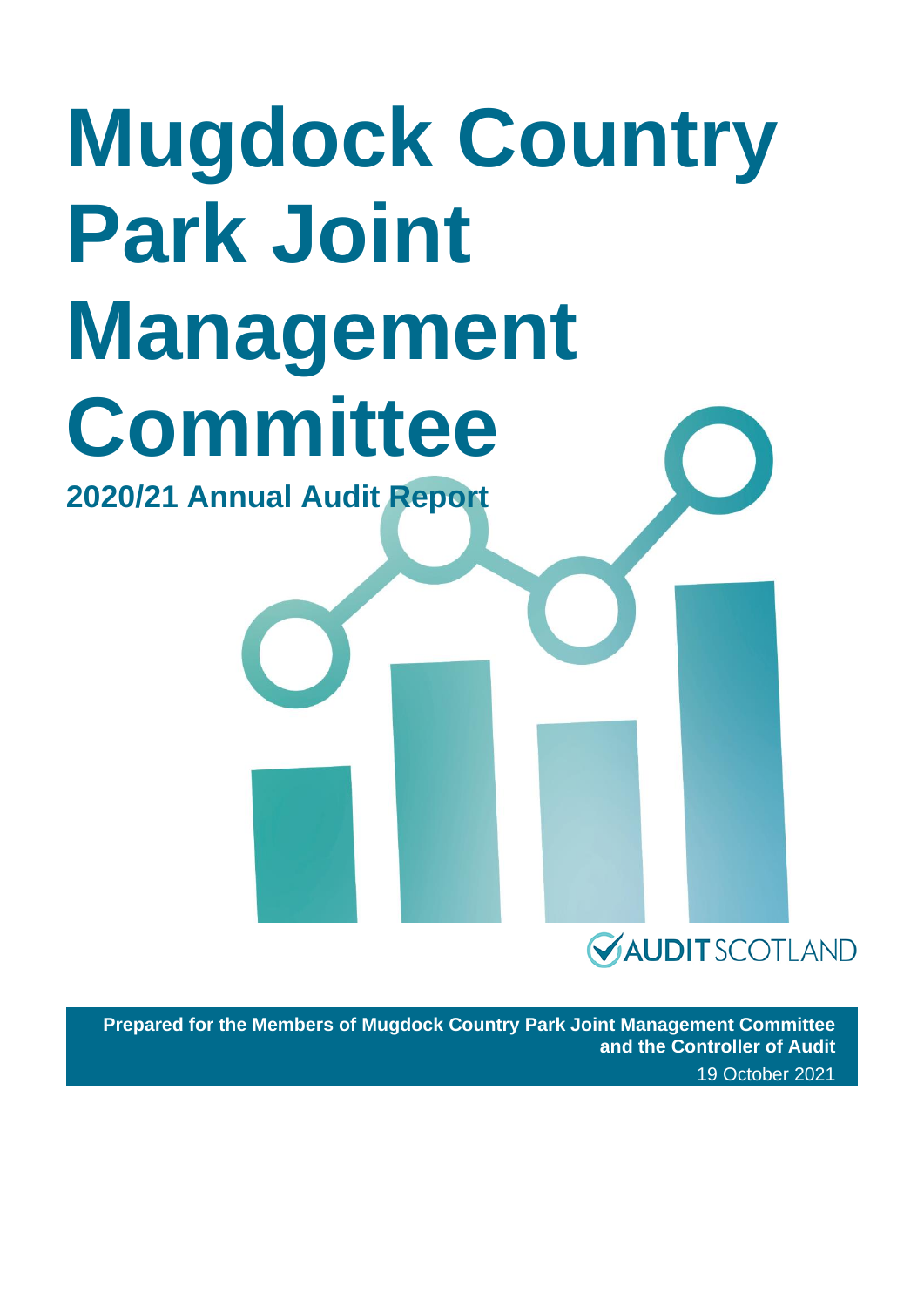### **Contents**

| Key messages                                                | 3  |
|-------------------------------------------------------------|----|
| <b>Introduction</b>                                         | 4  |
| 1. Audit of 2020/21 annual accounts                         | 7  |
| 2. Financial sustainability and annual governance statement | 10 |
| <b>Appendix 1</b>                                           | 13 |
| <b>Appendix 2</b>                                           | 14 |
| <b>Appendix 3</b>                                           | 18 |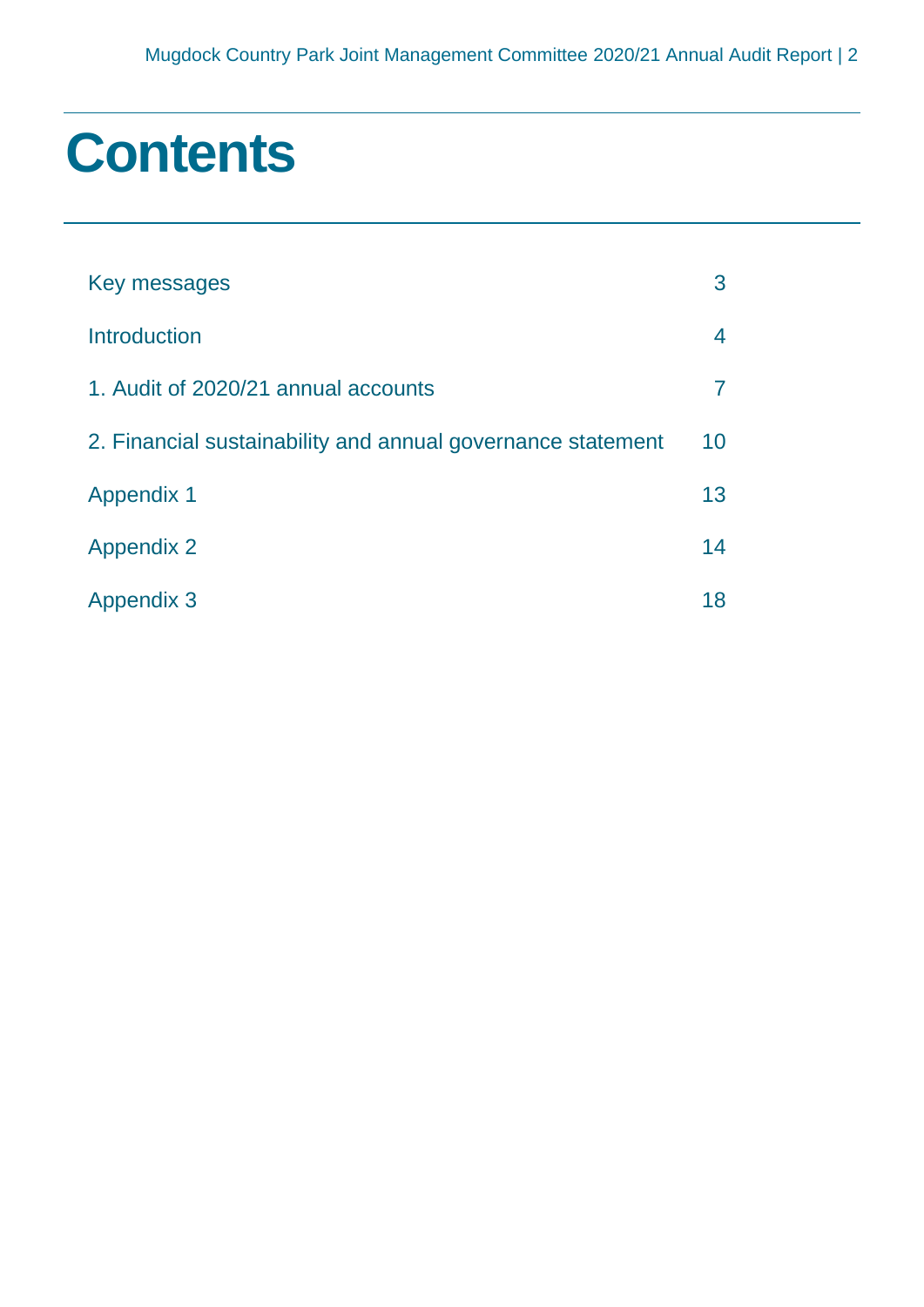## <span id="page-2-0"></span>**Key messages**

### **2020/21 annual accounts**

- **1** Mugdock Country Park Joint Management Committee (the Park) financial statements give a true and fair view and were properly prepared.
- **2** Despite additional pressures arising from Covid-19, the annual report and accounts were presented to audit in accordance with the agreed timeline as set out in our Annual Audit Plan.
- **3** The management commentary and annual governance statement are both consistent with the financial statements and are prepared in accordance with relevant regulations and guidance.

#### **Financial sustainability and annual governance statement**

- **4** The renewed Minute of Agreement secures the current levels of funding from the constituent authorities for the Park for the period 2019-2024. However, this requires to be formally ratified by the Joint Management Committee.
- **5** The Covid-19 pandemic has had a significant impact on the short-term finances of the Park and the impact of this on the medium to longer term is still to be evaluated.
- **6** We concluded that the information in the Annual Governance Statement complies with guidance and is consistent with our knowledge of the Park.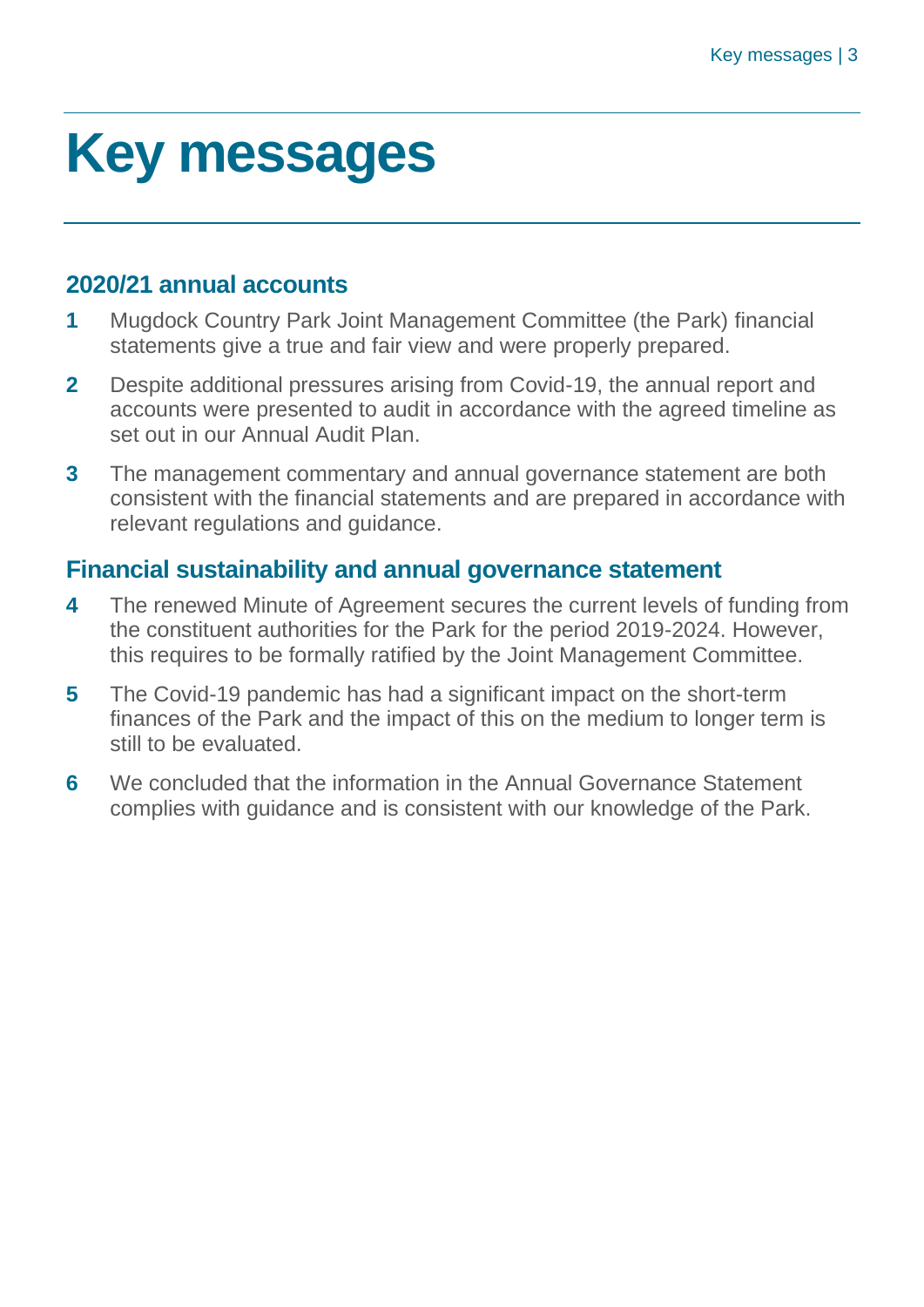### <span id="page-3-0"></span>**Introduction**

**1.** This report summarises the findings arising from the 2020/21 audit of Mugdock Country Park Joint Management Committee (the Park).

**2.** The scope of the audit was set out in our 2020/21 Annual Audit Plan which was circulated to Members on the 18 March 2021 in the absence of Committee meetings due to Covid-19 restrictions. This report comprises the findings from:

- an audit of the annual accounts
- consideration of the financial sustainability of the Park and the appropriateness of the annual governance statement.

**3.** The main elements of our audit work in 2020/21 have been:

- an audit of the Park's 2020/21 annual accounts and the issue of an independent auditor's report setting out our opinion
- consideration of the Park's financial sustainability.

**4.** The global Covid-19 pandemic has had a considerable impact on the Park during 2020/21. This has had significant implications for the services it delivers and the suspension of non-essential projects and activities. Risks related to the pandemic were included in our Annual Audit Plan, and we have adapted our planned work to address any new emerging risks.

#### **Adding value through the audit**

**5.** We add value to the Park through the audit by:

- identifying and providing insight on significant risks, and making clear and relevant recommendations
- sharing intelligence and good practice through our national reports [\(Appendix 3\)](#page-17-0) and good practice guides
- providing clear and focused conclusions on the appropriateness, effectiveness and impact of corporate governance, performance management arrangements and financial sustainability
- taking this together, we aim to help the Park promote improved standards of governance, better management and decision making and more effective use of resources.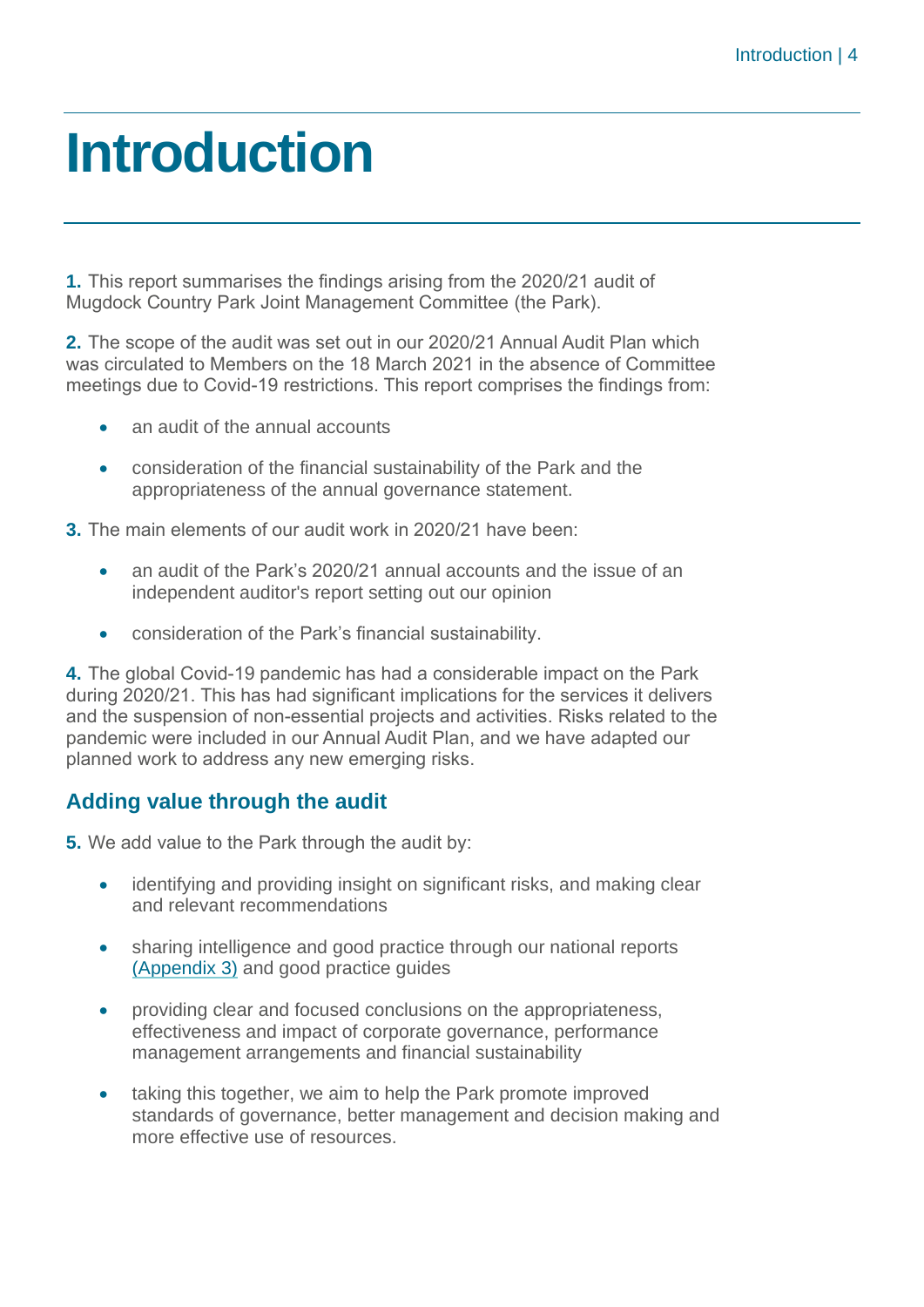#### **Responsibilities and reporting**

**6.** The Park has primary responsibility for ensuring the proper financial stewardship of public funds. This includes preparing annual accounts that are in accordance with proper accounting practices.

**7.** The Park is also responsible for compliance with legislation, and putting arrangements in place for governance, propriety and regularity that enable it to successfully deliver its objectives.

**8.** Our responsibilities as independent auditor appointed by the Accounts Commission are established by the Local Government in Scotland Act 1973, the [Code of Audit Practice 2016](http://www.audit-scotland.gov.uk/report/code-of-audit-practice-2016) and supplementary guidance, and International Standards on Auditing in the UK.

**9.** As public sector auditors we give independent opinions on the annual accounts. Additionally, we conclude on securing financial sustainability and appropriateness of the governance statement disclosures. In doing this, we aim to support improvement and accountability.

**10.** The [Code of Audit Practice 2016](http://www.audit-scotland.gov.uk/report/code-of-audit-practice-2016) (the Code) includes provisions relating to the audit of small bodies. Where the application of the full wider audit scope is judged by auditors not to be appropriate to an audited body then the annual audit work can focus on the appropriateness of the disclosures in the governance statement and the financial sustainability of the body and its services. As highlighted in our 2020/21 Annual Audit Plan, due to the volume and lack of complexity of the financial transactions, we applied the small body provisions of the Code to the 2020/21 audit.

**11.** This report raises matters from our audit. Weaknesses or risks identified are only those which have come to our attention during our normal audit work and may not be all that exist. Communicating these does not absolve management from its responsibility to address the issues we raise and to maintain adequate systems of control.

**12.** Our annual audit report contains an agreed action plan at [Appendix 1](#page-12-0) setting out specific recommendations, responsible officers and dates for implementation. It also includes outstanding actions from last year and progress against these.

#### **Auditor Independence**

**13.** Auditors appointed by the Accounts Commission or Auditor General must comply with the Code of Audit Practice and relevant supporting guidance. When auditing the financial statements auditors must comply with professional standards issued by the Financial Reporting Council and those of the professional accountancy bodies. We can confirm that we comply with the Financial Reporting Council's Ethical Standard. We can also confirm that we have not undertaken any non-audit related services and therefore the 2020/21 audit fee of £3,120 as set out in our Annual Audit Plan remains unchanged. We are not aware of any relationships that could compromise our objectivity and independence.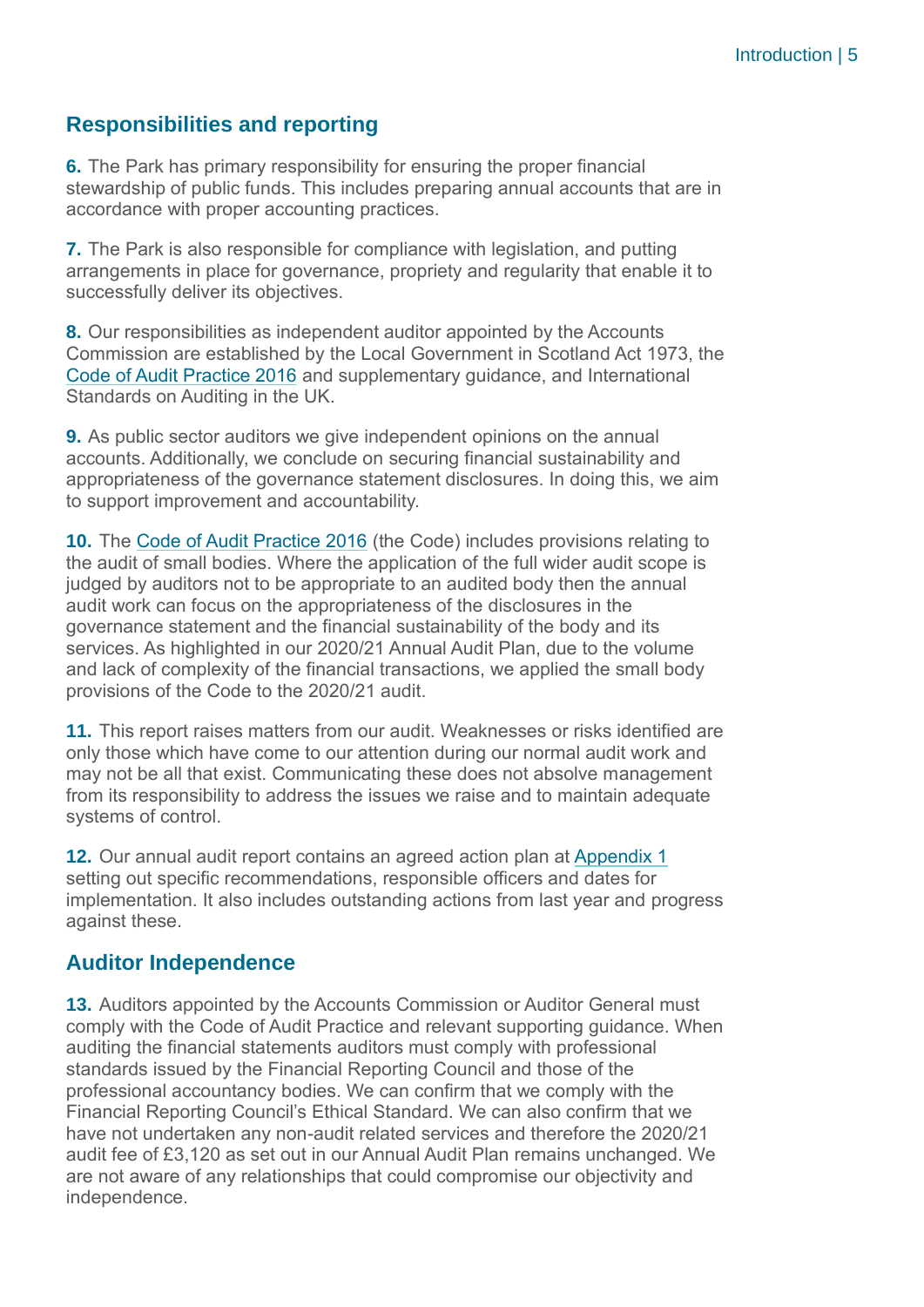**14.** This report is addressed to both the Joint Management Committee and the Controller of Audit and will be published on Audit Scotland's website [www.audit](http://www.audit-scotland.gov.uk/)[scotland.gov.uk](http://www.audit-scotland.gov.uk/) in due course. We would like to thank the management and staff who have been involved in our work for their cooperation and assistance during the audit.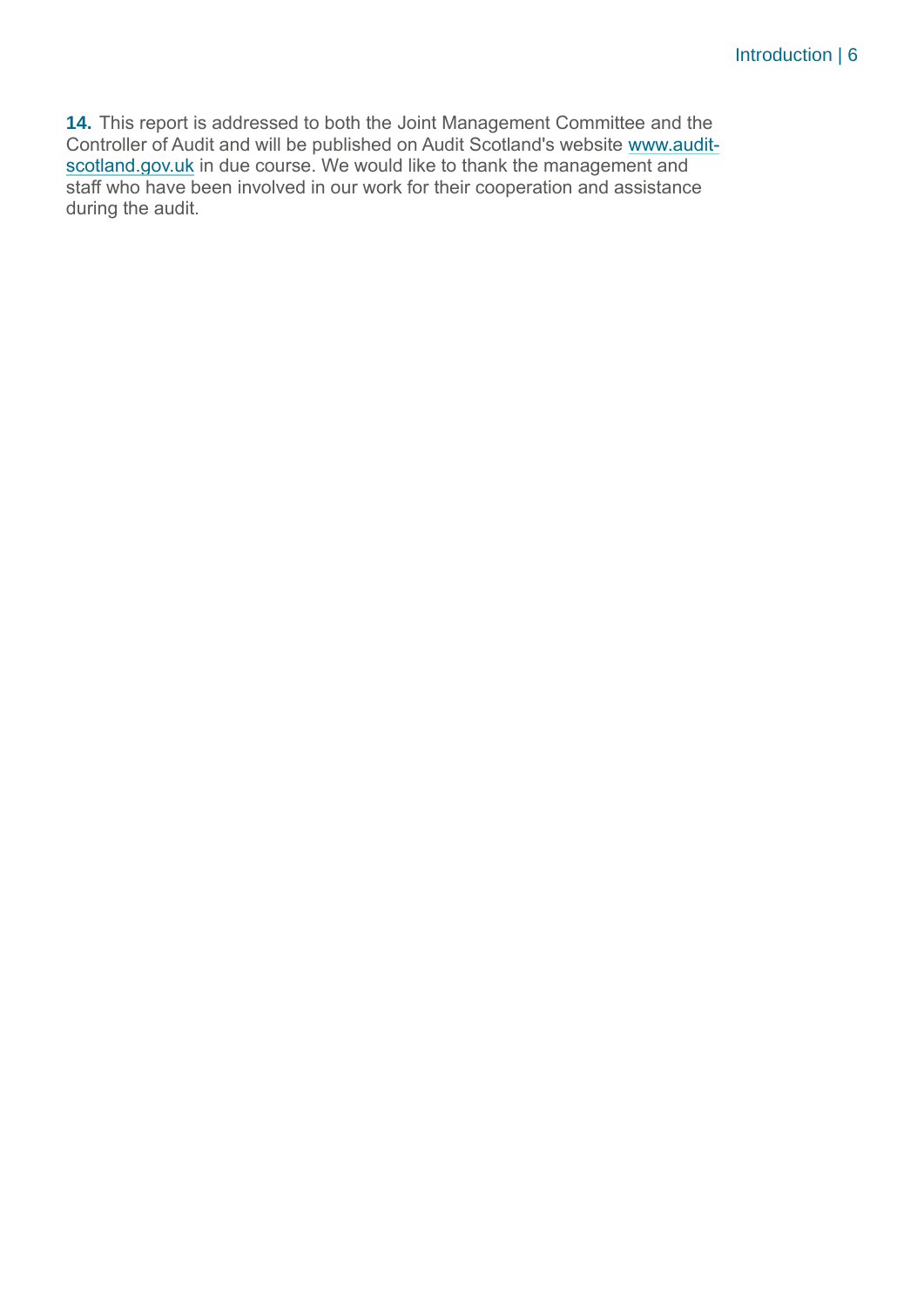## <span id="page-6-0"></span>**1. Audit of 2020/21 annual accounts**

The principal means of accounting for the stewardship of resources and performance

### **Main judgements**

Mugdock Country Park Joint Management Committee (the Park) financial statements give a true and fair view and were properly prepared.

Despite additional pressures arising from Covid-19, the annual report and accounts were presented to audit in accordance with the agreed timeline as set out in our Annual Audit Plan.

The management commentary and annual governance statement are both consistent with the financial statements are prepared in accordance with relevant regulations and guidance.

#### **Our audit opinions on the annual accounts are unmodified**

**15.** The accounts for the Park for the year ended 31 March 2021 were approved by the Joint Management Committee on 19 October 2021. As reported in the independent auditor's report:

- the financial statements give a true and fair view and were properly prepared in accordance with the financial reporting framework
- the management commentary and the annual governance statement were consistent with the financial statements and properly prepared in accordance with the relevant regulations and guidance.

#### **The annual accounts were signed off in line with the timescales permitted to reflect Covid-19**

**16.** As a result of the continuing impact of Covid-19 the submission deadlines for Local Government audited annual accounts and annual audit reports have been set at 30 November 2021.

**17.** The unaudited annual report and accounts were received in line with our agreed audit timetable on 2 June 2021. Although ongoing restrictions meant staff have been working reportedly, we were able to gather sufficient audit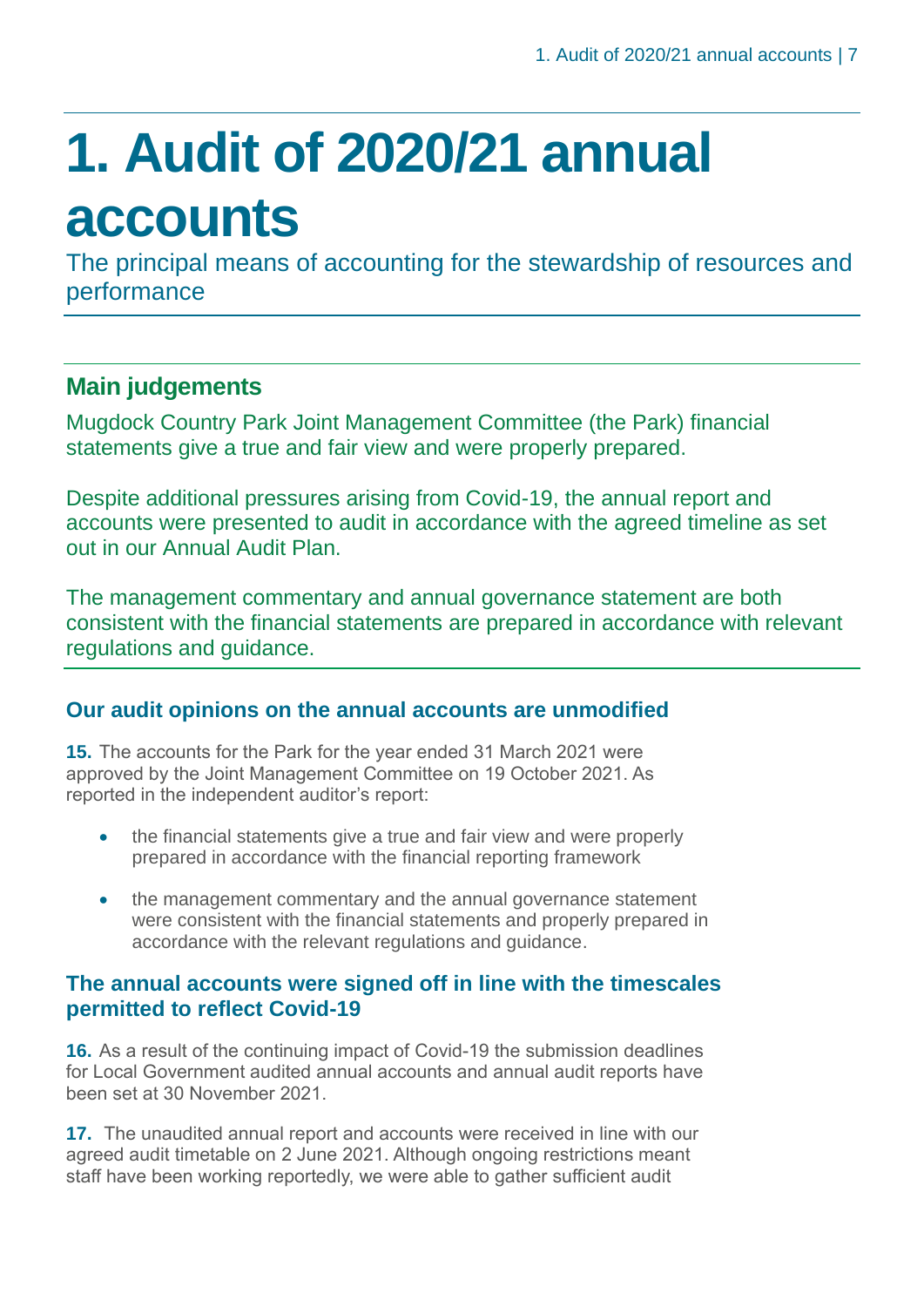evidence on which to draw our conclusions and sign off the annual accounts on 19 October 2021, in line with the original timetable.

#### **There were no objections raised to the annual accounts**

**18.** The Local Authority Accounts (Scotland) Regulations 2014 require local government bodies to publish a public notice on its website that includes details of the period for inspecting and objecting to the accounts. This must remain on the website throughout the inspection period. The Park complied with these regulations. There were no objections to the 2020/21 accounts.

#### **Materiality**

**19.** We apply the concept of materiality in both planning and performing the audit and in evaluating the effect of identified misstatement on the audit and of uncorrected misstatements, if any, on the financial statements and in forming the opinion in the auditor's report. We identify a benchmark on which to base overall materiality, such as gross expenditure, and apply what we judge to be the most appropriate percentage level for calculating materiality values.

**20.** The determination of materiality is based on professional judgement and is informed by our understanding of the entity and what users are likely to be most concerned about in the annual accounts. In assessing performance materiality, we have considered factors such as our findings from previous audits, any changes in business processes and the entity's control environment including fraud risks.

**21.** Our initial assessment of materiality for the annual accounts was carried out during the planning phase of the audit. This was reviewed on receipt of the unaudited annual accounts and is summarised in [Exhibit 1.](#page-7-0)

#### <span id="page-7-0"></span>**Exhibit 1 Materiality values**

| <b>Materiality level</b>   | <b>Amount</b> |
|----------------------------|---------------|
| <b>Overall materiality</b> | £3,638        |
| Performance materiality    | £2,183        |
| Reporting threshold        | £110          |

Source: Audit Scotland

#### **Appendix 2 identifies the main risks of material misstatement and our audit work performed to address these**

**22.** Appendix 2 [provides our assessment of the risks of material misstatement](#page-13-0)  [in the annual accounts and any wider audit dimension risks. These risks](#page-13-0)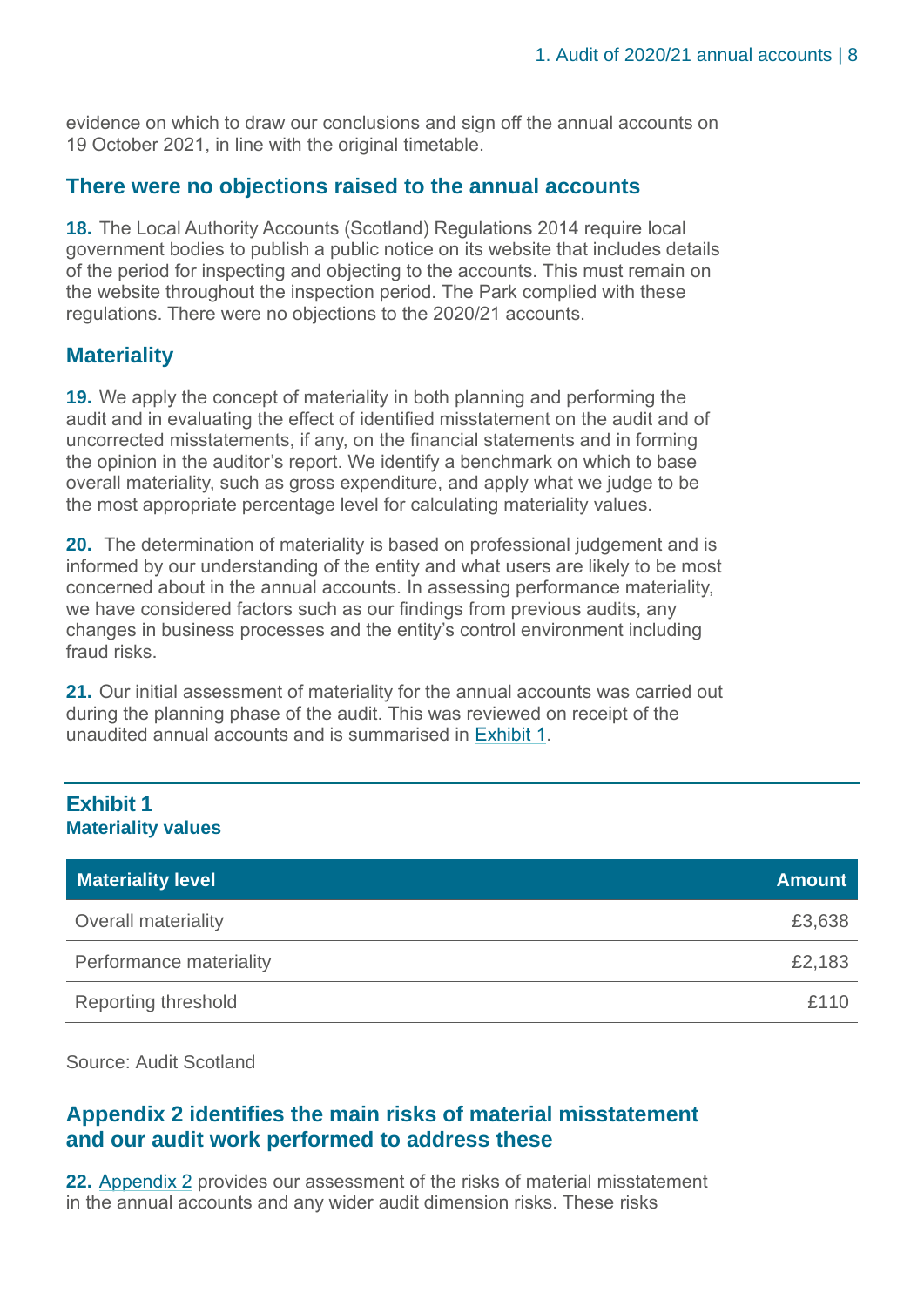[influence our overall audit strategy, the allocation of staff resources to the audit](#page-13-0)  [and indicate how the efforts of the team were directed. The appendix identifies](#page-13-0)  [the work we undertook to address these risks and our conclusions from this](#page-13-0)  [work.](#page-13-0) 

**23.** International Standard on Auditing (UK) 260 requires us to communicate significant findings from the audit to those charged with governance, including our view about the qualitative aspects of the body's accounting practices. We have no issues to report from the audit.

#### **Other matters noted during our audit**

**24.** A number of errors were identified in the working papers relating to the treatment of prepayments, accruals, and VAT as well as an order being processed twice in error. These were valued at £2,476.26 and have since been rectified in the revised annual accounts. Officers should review the year-end procedures to ensure transactions are accurately processed as well as posted to the correct financial year.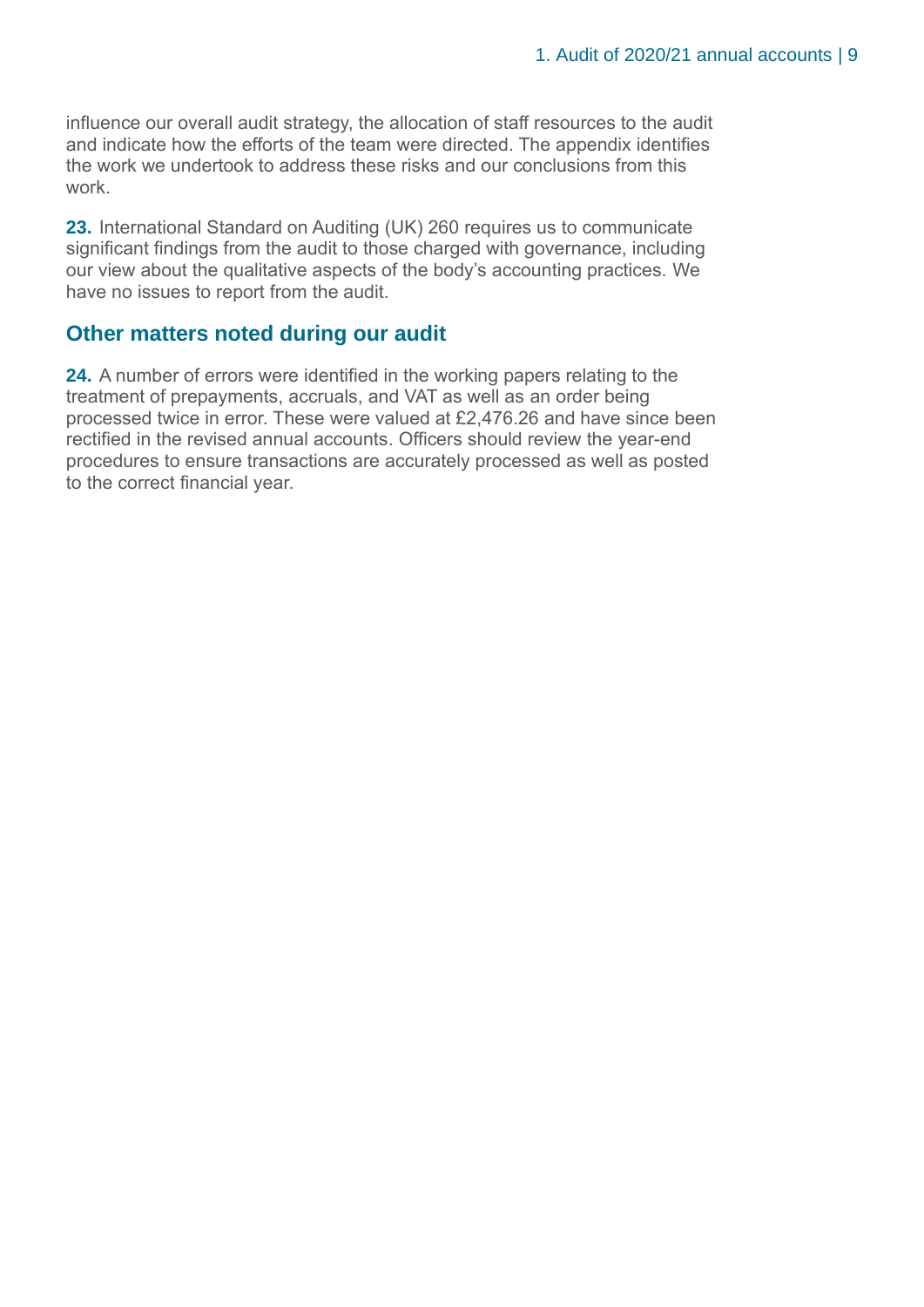## <span id="page-9-0"></span>**2. Financial sustainability and annual governance statement**

Financial sustainability looks forward to the medium and long term to consider whether the council is planning effectively to continue to deliver its services or the way in which they should be delivered.

### **Main judgements**

The renewed Minute of Agreement secures the current levels of funding from the constituent authorities for the Park for the period 2019-2024. However, this requires to be formally ratified by the Joint Management Committee.

The Covid-19 pandemic has had a significant impact on the short-term finances of the Park and the impact of this on the medium to longer term is still to be evaluated.

We concluded that the information in the Annual Governance Statement complies with guidance and is consistent with our knowledge of the Park.

#### **Financial performance in 2020/21**

**25.** The Park is funded jointly by East Dunbartonshire Council and Stirling Council. Capital expenditure is split equally between both councils, and Stirling Council pays a fixed revenue contribution of £50,000 per annum. East Dunbartonshire Council is responsible for overseeing the Park's running costs within the available budget.

**26.** The comprehensive income and expenditure statement (CIES) for the year ended 31 March 2021 reports expenditure for the year of £486,223. This is £39,623 less than in 2019/20, and £70,214 less than budgeted. Spend in 2020/21 was lower than the previous year primarily due to a decrease in trading and events, operating, utilities and publicity costs.

**27.** The income for the year reported in the CIES is £88,958, comprising £70,610 from rents and recharges, and a further £18,348 from trading and events. This is £27,401 less than the original budget. This is due to a decrease in sales, fees and charges as well as rental income from the shops caused by the Covid-19 lockdowns.

**28.** Overall, the net cost of services was lower than budget by £42,812 due to the large decrease in expenditure as a result of the Park being closed for the majority of the year, with limited opening periods.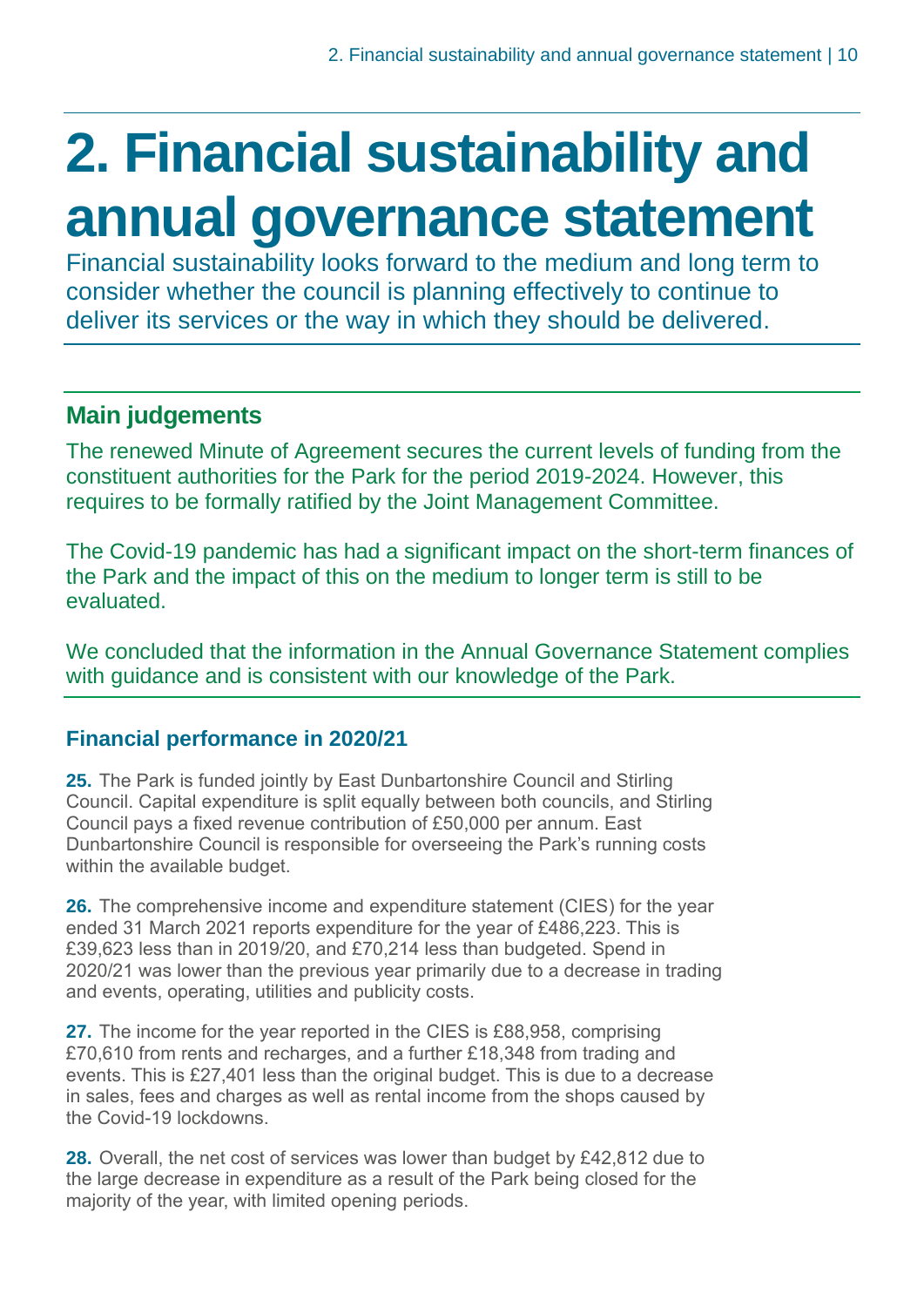#### **Future Funding**

**29.** The majority of the Park's income is received from the constituent local authorities, East Dunbartonshire Council and Stirling Council, in the form of grant funding. This is managed through a Minute of Agreement, which expired on 31 March 2019. In our Annual Audit Plan, we reported that a draft Minute of Agreement for 2019-2024 has been prepared, which confirms that funding will be provided on the same basis as the previous.

<span id="page-10-0"></span>**30.** As at September 2021, the revised Minute of Agreement had not yet been ratified by the Joint Management Committee. Whilst the budget for the Park for 2021/22 has already been agreed and approved by East Dunbartonshire Council, steps should be taken to ensure the Minute of Agreement is signed by all parties as soon as reasonably possible to ensure funding is secured for the Park in the coming years.

#### **Recommendation 1**

The revised Minute of Agreement should be formally approved by the Joint Management Committee to ensure revenue budgets and capital project plans can be agreed and progressed based on agreed funding.

#### **Capital Projects Plan**

**31.** The Park has an ambitious Capital Projects Plan, which includes the Mugdock Barns project. This aims to provide new facilities for education, events and business. The initial feasibility process provided a high-level elemental cost of £442k. However, the Royal Institute of British Architects (RIBA) Stage 1 study completed in 2019 estimated a higher cost to deliver of £0.669 million, due to significant costs associated with utilities connections.

**32.** The project has now been progressed to RIBA Stage 2, with costed designs presented to the Joint Management Committee. Officers are reviewing the business case of this project as part of the new 2022-2027 Mugdock Strategy.

**33.** Due to the levels of capital funding available to the Park, external funding is likely to be required to deliver this project. This has yet to be secured and sources of funding are being investigated. An update is expected to the Joint Management Committee late 2021.

#### **Annual Governance Statement**

**34.** We concluded that the information in the annual governance statement is consistent with the financial statements and has been prepared in accordance with the CIPFA/ SOLACE guidance: *Delivering Good Governance in Local Government Framework (2016).*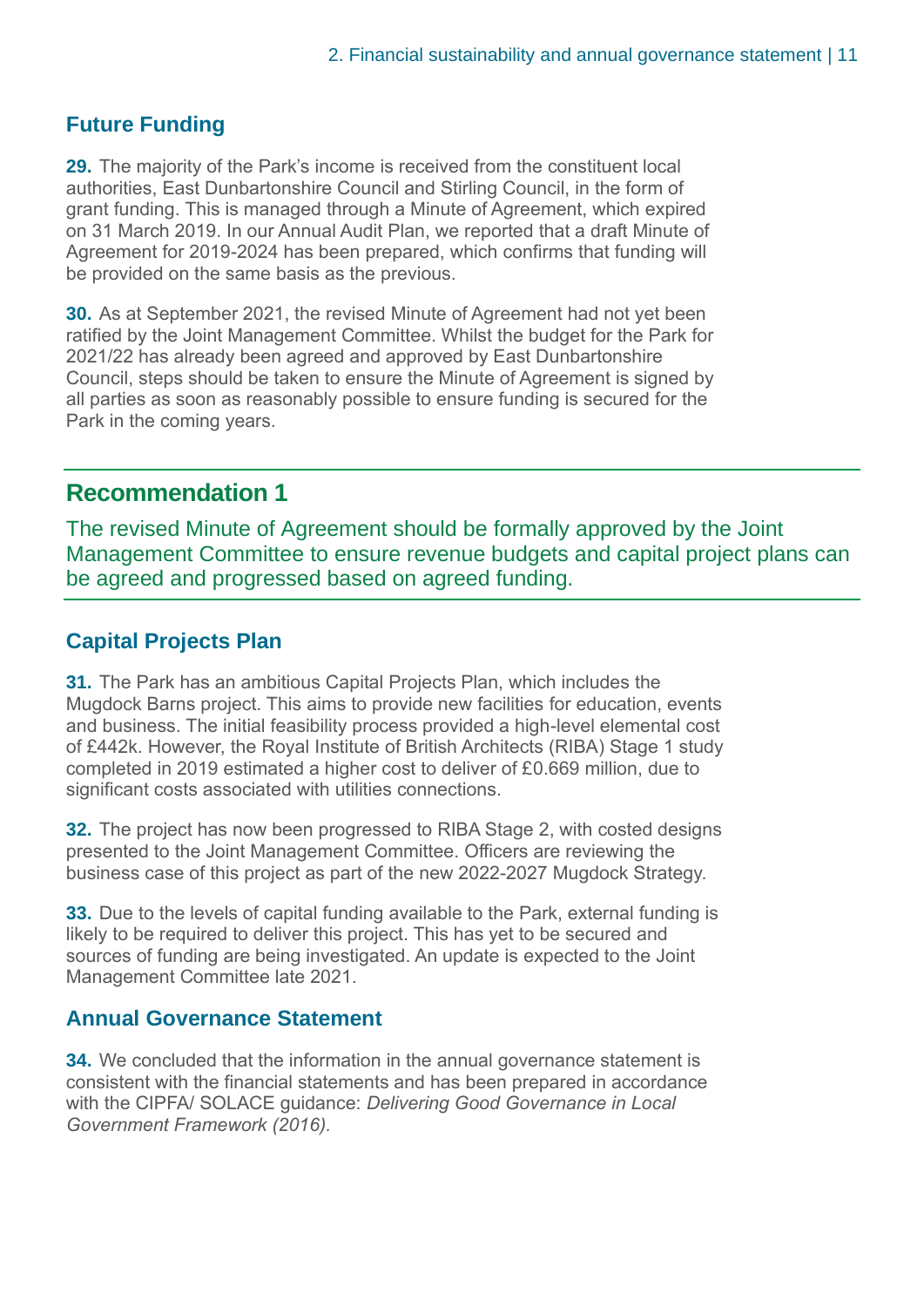#### **Internal Controls**

**35.** East Dunbartonshire Council, as the host authority, provides support in some key areas of business, particularly in finance, legal and information technology.

**36.** As part of our audit, we reviewed the high-level controls in a number of the systems used by East Dunbartonshire Council for the processing and recording of transactions and the preparation of the financial statements of the Park.

**37.** Our overall conclusion was that the key controls within the council's main financial systems were operating satisfactorily, and no significant risks to the Park were identified.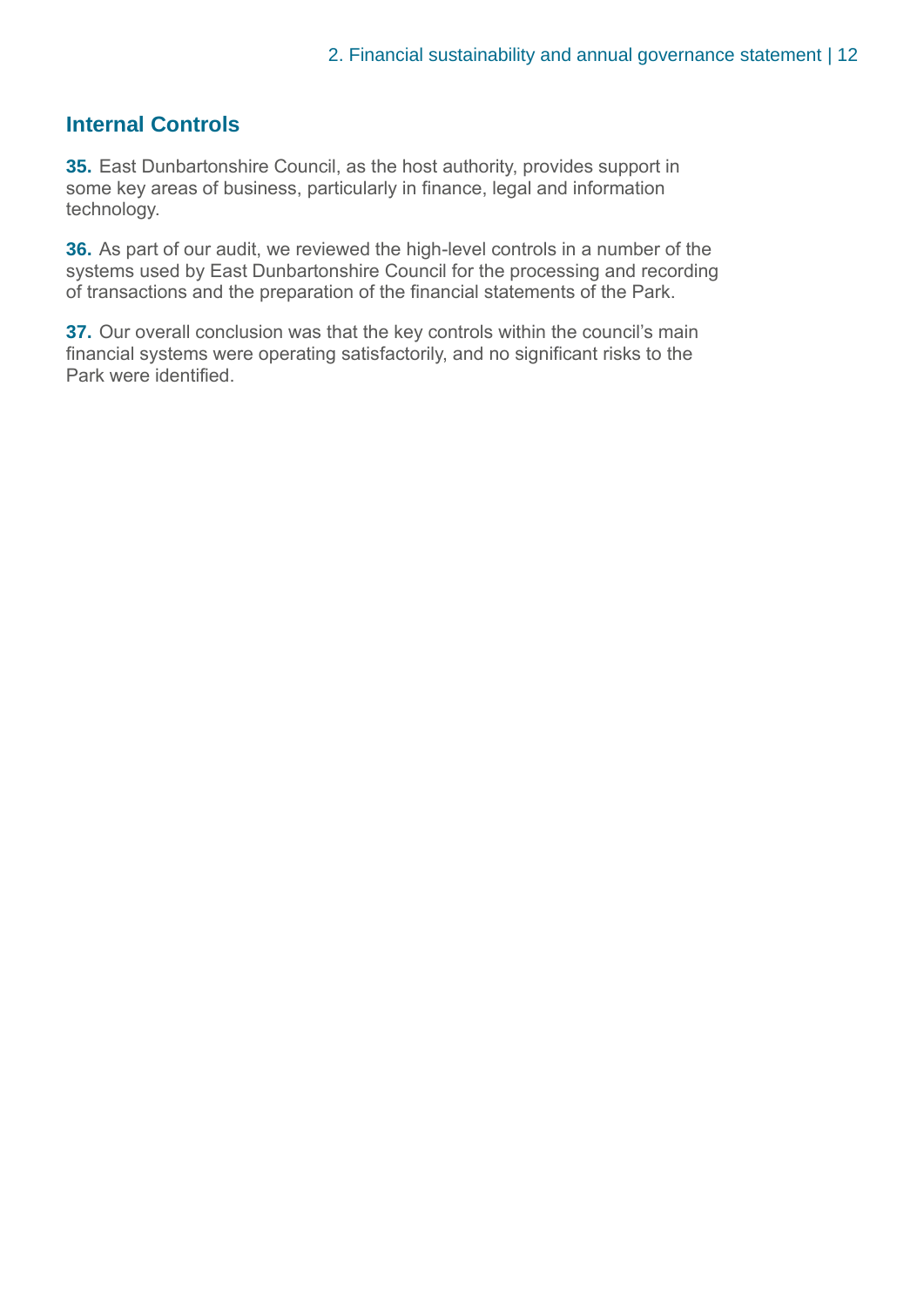parties will proceed to signing. As the new Minute has the same basis as the previous Minute the risk continues to be managed. Executive Officer Roads and

**Environment** 

January 2022

### <span id="page-12-0"></span>**Appendix 1** Action plan 2020/21

#### **2020/21 recommendations**

#### **Issue/risk Commendation Agreed management Recommendation Agreed management action/timing** 1. **Minute of Agreement** The Majority of the Park's income is from constituent local authorities, as managed through the Minute of Agreement. This expired on 31 March 2019, and the revised Minute of Agreement for 2019-2024 has yet to be formally approved by the Park. Risk: The Park does not have The revised Minute of Agreement should be approved by the Joint Management Committee to ensure revenue budgets and capital project plans can be agreed and progressed based on agreed funding. Paragraph [30.](#page-10-0)  Shifting priorities during the Covid Emergency Period have delayed the signing of the Minute of Agreement between East Dunbartonshire and Stirling Councils. East Dunbartonshire Council have agreed with the terms of the latest draft from Stirling and it is expected that the final version of the Minute will be ready to present at a meeting shortly, after which the

funding secured and approved for future years.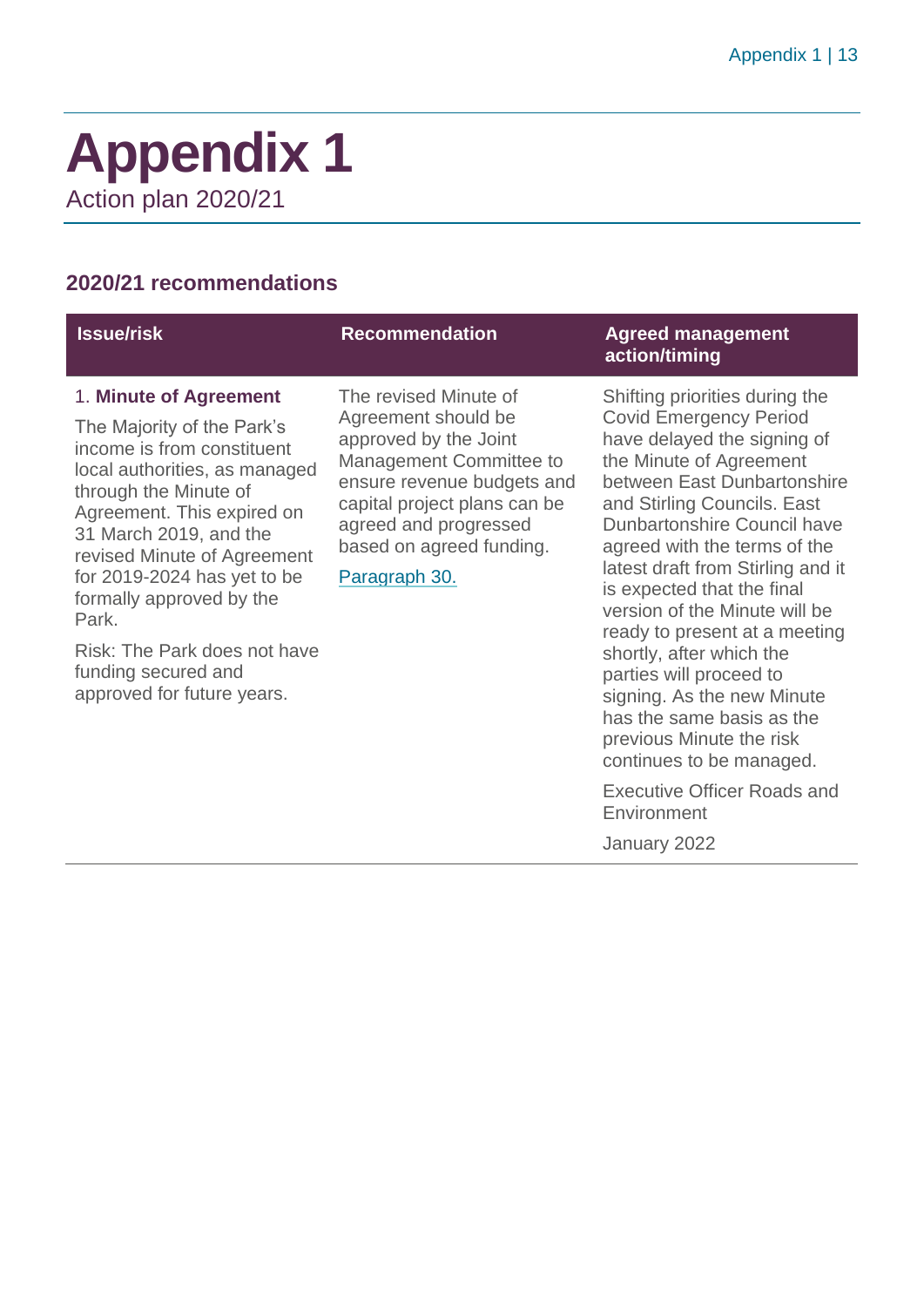## <span id="page-13-0"></span>**Appendix 2**

Significant audit risks identified during planning

The table below sets out the audit risks we identified during our planning of the audit and how we addressed each risk in arriving at our conclusion. The risks are categorised between those where there is a risk of material misstatement in the annual accounts and those relating our wider responsibility under the [Code](http://www.audit-scotland.gov.uk/report/code-of-audit-practice-2016)  [of Audit Practice 2016.](http://www.audit-scotland.gov.uk/report/code-of-audit-practice-2016)

| <b>Audit risk</b>                                                                                                                                                                                                                                                                                                                     | <b>Assurance procedure</b>                                                                      | <b>Results and conclusions</b>                                                                  |
|---------------------------------------------------------------------------------------------------------------------------------------------------------------------------------------------------------------------------------------------------------------------------------------------------------------------------------------|-------------------------------------------------------------------------------------------------|-------------------------------------------------------------------------------------------------|
| 1. Risk of material<br>misstatement due to fraud<br>caused by the management<br>override of controls                                                                                                                                                                                                                                  | Detailed testing of journal<br>entries<br>Review of accounting<br>estimates                     | Our audit procedures did not<br>identify any evidence of<br>management override of<br>controls. |
| <b>International Auditing</b><br>Standards require that audits<br>are planned to consider the<br>risk of material misstatement<br>in the financial statements<br>caused by fraud, which is<br>presumed to be a significant<br>risk in any audit. This<br>includes the risk of fraud due<br>to the management override<br>of controls. | Focused testing of accruals<br>and prepayments                                                  |                                                                                                 |
|                                                                                                                                                                                                                                                                                                                                       | Evaluation of significant<br>transactions that are outside<br>the normal course of<br>business. |                                                                                                 |
| 2. Risk of material<br>misstatement caused by<br>fraud in revenue                                                                                                                                                                                                                                                                     | Analytical procedures on<br>income streams<br>Detailed testing of revenue                       | Our audit procedures did not<br>identify any evidence of fraud<br>over income.                  |
| recognition<br>The majority of the Park's<br>income is received through<br>revenue contributions made<br>by East Dunbartonshire<br><b>Council and Stirling Council</b><br>as the constituent authorities.<br>However, some income is<br>also received from other<br>sources, including rents and<br>shop sales.                       | transactions focusing on the<br>areas of greatest risk.                                         |                                                                                                 |
| The extent and complexity of<br>income means there is an<br>inherent risk of fraud in<br>accordance with ISA 240.<br>There is a risk that income                                                                                                                                                                                      |                                                                                                 |                                                                                                 |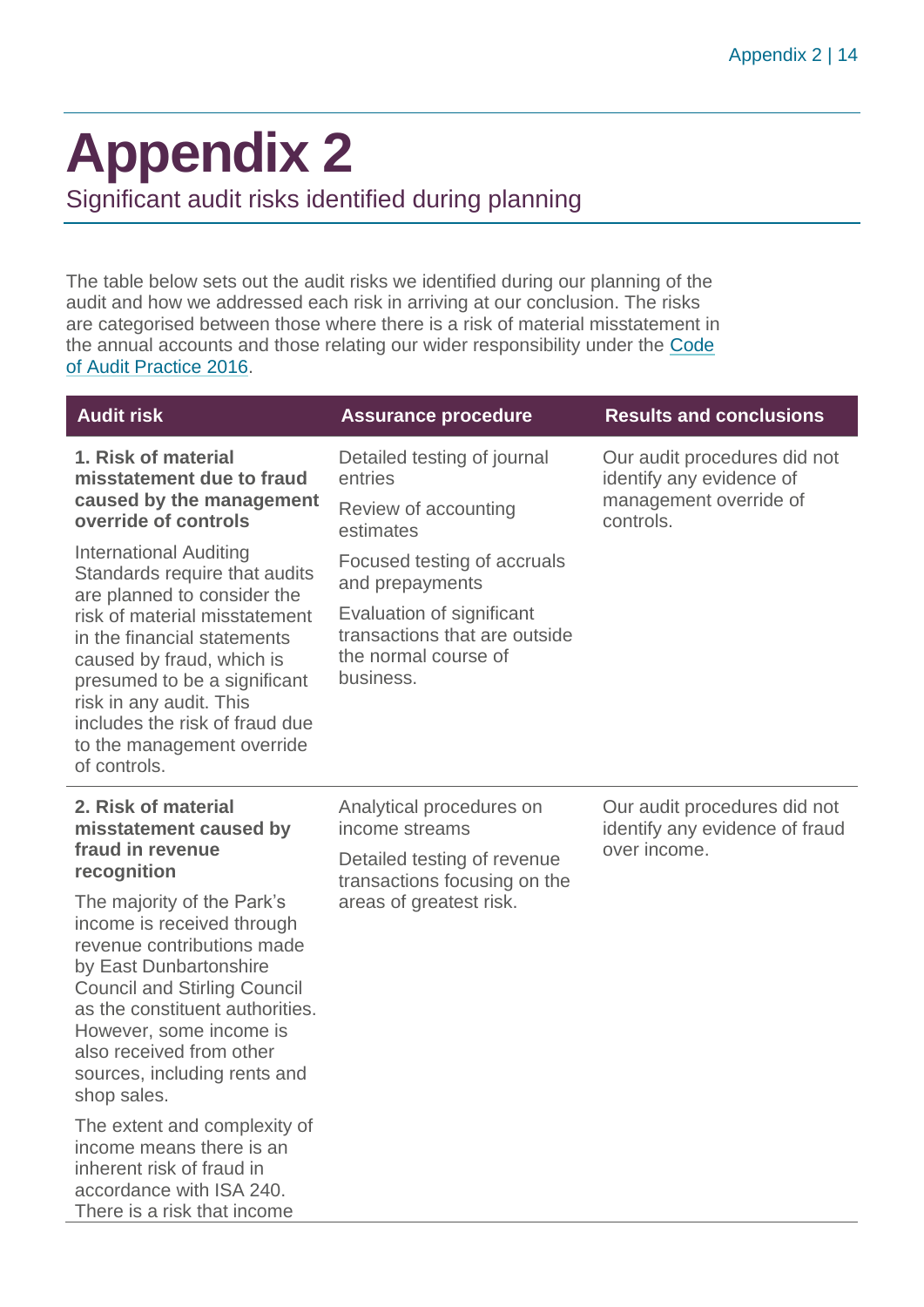| <b>Audit risk</b>                                                                                                               | <b>Assurance procedure</b>                                                                                                                       | <b>Results and conclusions</b>                                 |
|---------------------------------------------------------------------------------------------------------------------------------|--------------------------------------------------------------------------------------------------------------------------------------------------|----------------------------------------------------------------|
| may be misstated resulting in<br>a material misstatement in<br>the financial statements.                                        |                                                                                                                                                  |                                                                |
| 3. Risk of material<br>misstatement caused by                                                                                   | Analytical procedures on<br>expenditure streams<br>Detailed testing of<br>expenditure transactions<br>focusing on the areas of<br>greatest risk. | Our audit procedures did not<br>identify any evidence of fraud |
| fraud in expenditure                                                                                                            |                                                                                                                                                  | over expenditure.                                              |
| As most public-sector bodies<br>are net expenditure bodies,<br>the risk of fraud is more likely<br>to occur in expenditure.     |                                                                                                                                                  |                                                                |
| There is a risk that<br>expenditure may be<br>misstated resulting in a<br>material misstatement in the<br>financial statements. |                                                                                                                                                  |                                                                |

#### **Risks identified from the auditor's wider responsibility under the Code of Audit Practice**

promote the park in line with

| <b>Audit risk</b>                                                                                                                                                                                                                                                                                                                                               | <b>Assurance procedure</b>                                                                                                                                                               | <b>Results and conclusions</b>                                                                                                                                                                                                                              |
|-----------------------------------------------------------------------------------------------------------------------------------------------------------------------------------------------------------------------------------------------------------------------------------------------------------------------------------------------------------------|------------------------------------------------------------------------------------------------------------------------------------------------------------------------------------------|-------------------------------------------------------------------------------------------------------------------------------------------------------------------------------------------------------------------------------------------------------------|
| 4. Financial sustainability<br>The majority of the Park's<br>income is received from the<br>constituent local authorities in<br>the form of grant funding.<br>However, due to the ongoing<br>Covid-19 pandemic and<br>budget constraints within the<br>Park's local authority<br>partners, there is a possibility<br>income targets may not be<br>realised.     | Monitor developments<br>through review of East<br><b>Dunbartonshire Council</b><br>Committee papers and<br>minutes.<br>Assess budget performance<br>through audit of annual<br>accounts. | Our review of committee<br>papers and elected members<br>technical notes identified that<br>ongoing funding from<br>constituent local authorities is<br>regularly monitored by<br>members and officers to<br>ensure budgeted expenditure<br>is sustainable. |
| Furthermore, due to the<br>ongoing Scottish Government<br>restrictions, revenue from<br>Trading and Events is also<br>expected to decrease as a<br>significant number of events<br>were cancelled and non-<br>essential shops closed.<br>Provisions continue to be in<br>place which could adversely<br>impact on the Parks ability to<br>maintain, develop and |                                                                                                                                                                                          |                                                                                                                                                                                                                                                             |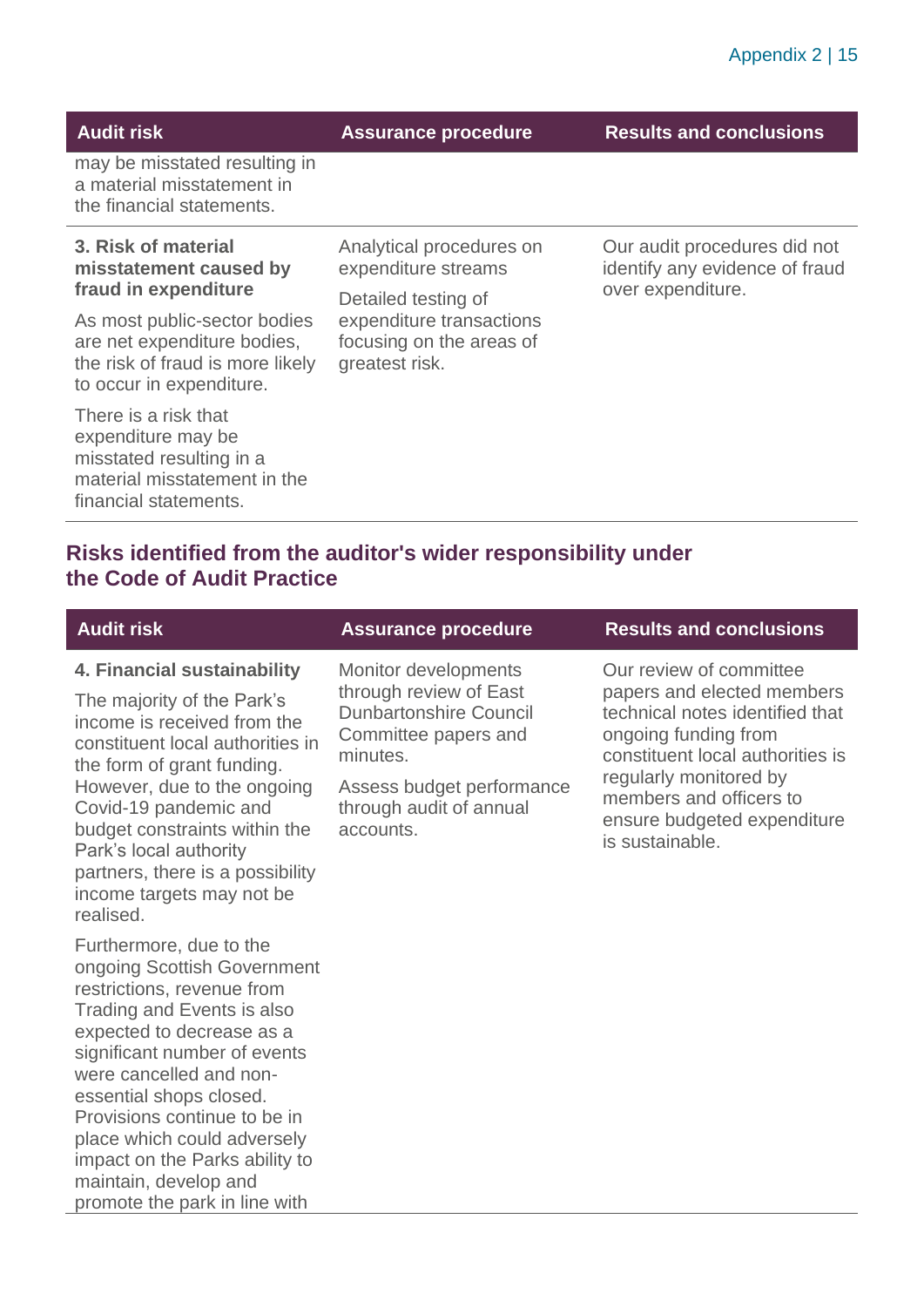**Audit risk Assurance procedure Results and conclusions**

the organisations service plan objectives.

Grant funding is managed through the Minute of Agreement, which expired on 31 March 2019. A draft Minute of Agreement for the period 2019-2024 has been prepared that confirms funding will be provided on the same basis as the previous minute. However, this has yet to be approved by the Joint Management **Committee** 

#### **5. Budget setting & monitoring**

Due to the nature of the funding arrangements of the Park there is no formal budget approval process carried out by the Joint Management Committee. The budgeted spend for the year is communicated to members through the use of budget monitoring reports which does not allow comparison with prior year spend and provides limited detail as to the reasons behind significant variances.

Due to Covid-19, there have been no Joint Management Committee meetings held in 2020/21. Therefore, regular budgetary monitoring reports have not been presented for the Park to facilitate effective scrutiny. There is a risk that budget setting and monitoring is not transparent and may not be based on accurate financial projections for the year.

Review of 2021/22 budget setting process for the Park

Ongoing review of available monitoring reports going to Council committee meetings. In place of committee meetings, regular technical notes have been provided to elected members with the inyear revenue position for the Park. These updates have provided a prior year spend comparison as well as explanations on significant variances.

However, due to the ongoing Covid-19 pandemic, it may be difficult to accurately monitor and project the 2021/22 figures. These will be reviewed throughout the year.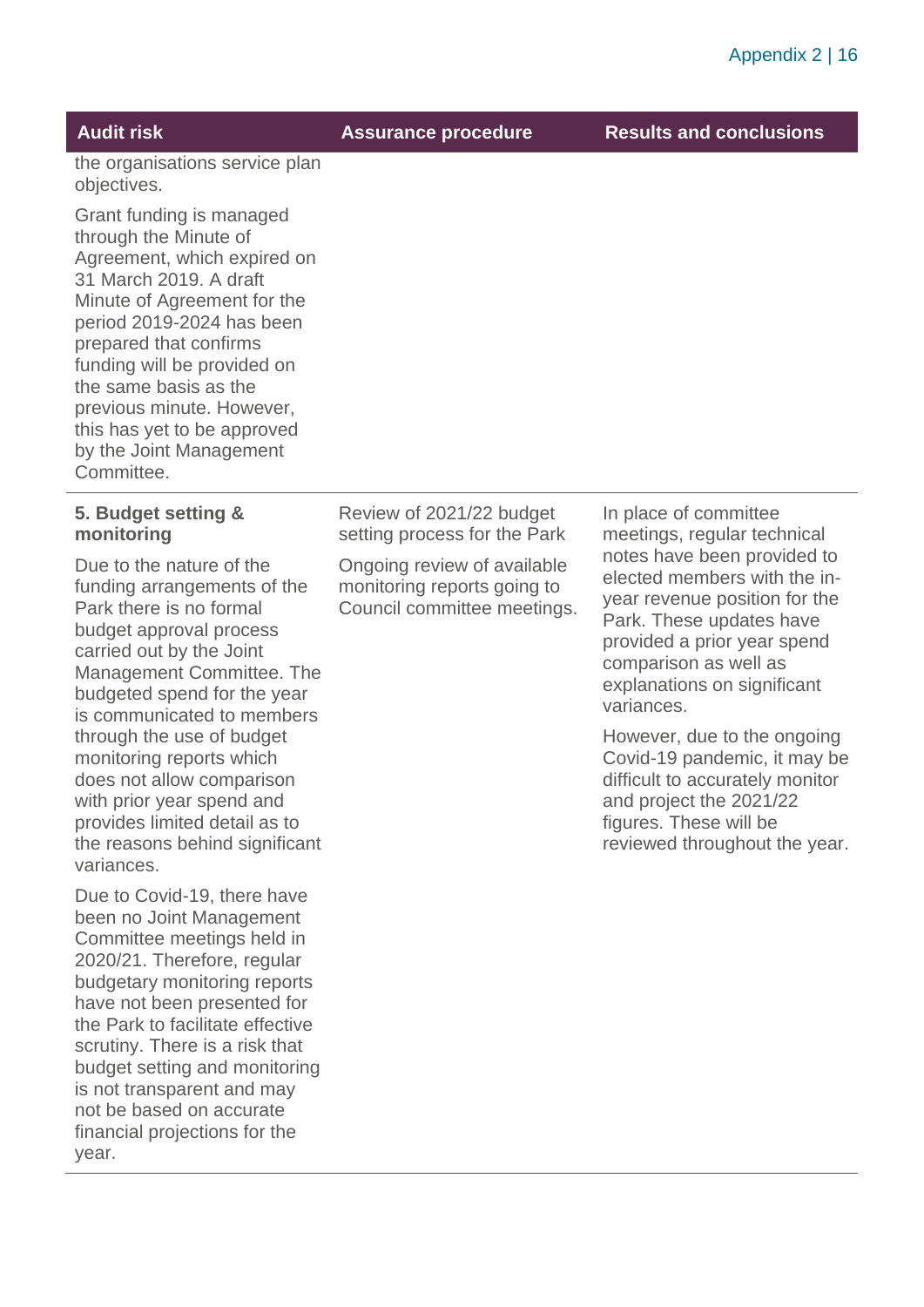#### **6 Governance and Transparency**

Joint Management Committee meetings have been suspended since the beginning of the Covid-19 pandemic in March 2020. Councillors have received regular technical bulletins as well as brief updates being included within the East Dunbartonshire Council committee papers. However, these have lacked detail, specifically in the following areas:

- the Mugdock Strategy and Mugdock Business Plan for 2021-26 have not been approved
- no updates have been made to the risk register since March 2020
- regular revenue budgetary reports for the Park have not been presented
- there have been no updates on the progress of the capital projects plan or the planned IT upgrade.

Ongoing review of reports presented to Council, for information relevant to the Park.

#### **Audit risk Assurance procedure Results and conclusions**

The regular technical notes to elected members have included updates as follows:

- The development of a new Mugdock Strategy for the period 2021-26 has progressed with the work currently out to tender. It is intended this will be brought to Committee later in the year for approval.
- The risk register was updated and circulated to elected members in July 2021
- Regular budgetary reports have now been provided to elected members
- Plans are being drawn up for replacement cabling across the Park as part of the BT superfast broadband rollout. Some progress has also been made since the easing of restrictions with the capital projects and it is intended to accelerate the remaining programme.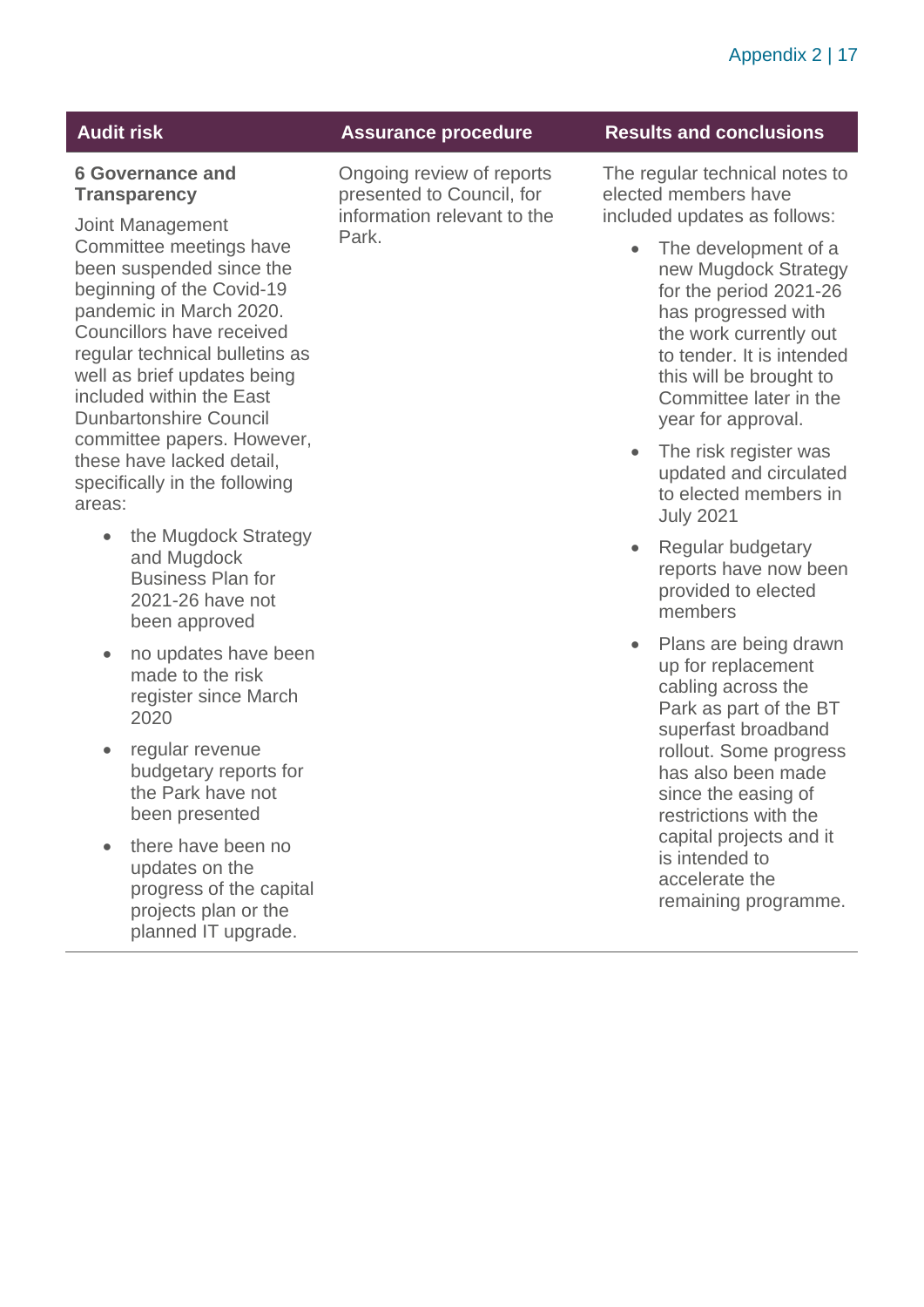## <span id="page-17-0"></span>**Appendix 3**

Summary of national performance reports 2020/21 performance reports 2020/21

April [Affordable housing](https://www.audit-scotland.gov.uk/report/affordable-housing)

June [Highlands and Islands Enterprise: Management of Cairngorm mountain and](https://www.audit-scotland.gov.uk/report/highlands-and-islands-enterprise-management-of-cairngorm-mountain-and-funicular-railway)  [funicular railway](https://www.audit-scotland.gov.uk/report/highlands-and-islands-enterprise-management-of-cairngorm-mountain-and-funicular-railway)

[Local government in Scotland Overview 2020](https://www.audit-scotland.gov.uk/report/local-government-in-scotland-overview-2020)

July [The National Fraud Initiative in Scotland 2018/19](https://www.audit-scotland.gov.uk/report/the-national-fraud-initiative-in-scotland-201819)

**January** [Digital progress in local government](https://www.audit-scotland.gov.uk/report/digital-progress-in-local-government) [Local government in Scotland: Financial overview 2019/20](https://www.audit-scotland.gov.uk/report/local-government-in-scotland-financial-overview-201920)

February [NHS in Scotland 2020](https://www.audit-scotland.gov.uk/report/nhs-in-scotland-2020)

March [Improving outcomes for young people through school education](https://www.audit-scotland.gov.uk/report/improving-outcomes-for-young-people-through-school-education)